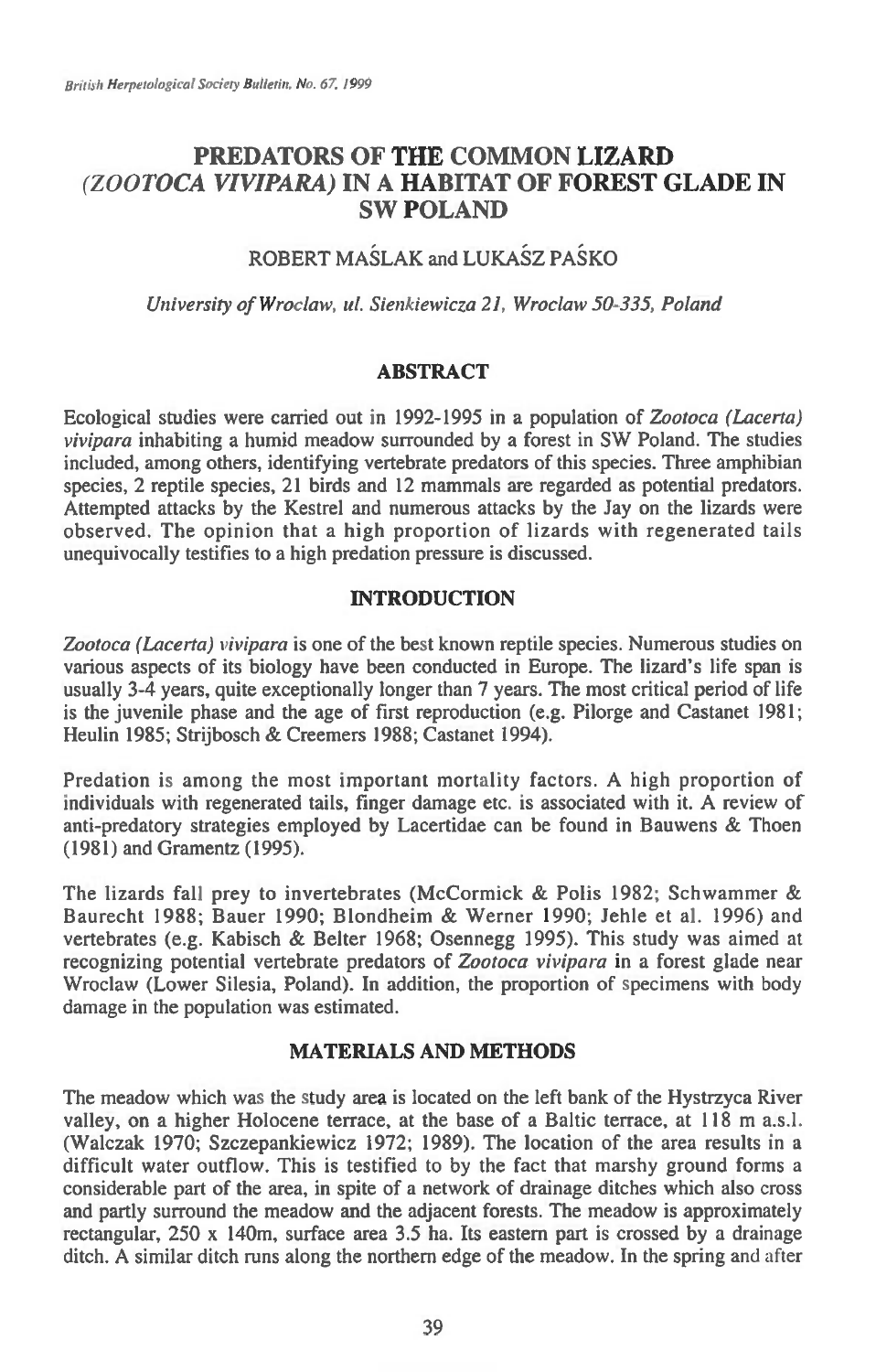heavy rains the ditches are filled with water which then floods a small belt along the eastern border of the meadow. The vegetation can be classified as belonging to the order Molinietalia.

The study area is surrounded by a forest. On the southern and eastern side *Alnus glutinosa* dominates, on the northern side *Betula pubescens* and *Pinus silvestris,* on the western side *Picea abies.* Besides, there are single trees of *Quercus robur, Populus tremula* and *Fraxinus excelsior.* The margins of the ditch that crosses the meadow are overgrown by *Betula pubescens* and *Frangular alnus.* 

The studies carried out in 1992-1995 included an array of aspects of the ecology of *Zootoca vivipara.* Within the studies, 467 individuals were marked individually by toe-clipping. Individuals with regenerated tails and damaged legs were registered. The observations each year started in the middle of March and ended at the beginning of October. The lizards were caught mainly in the morning and early afternoon.

Observations of potential predators of the lizard were carried out on the meadow and in the adjacent forest. The methods involved both direct observation and studying traces of predator's feeding, faeces etc. The results were compared with literature data.

## **RESULTS AND DISCUSSION**

A considerable proportion of individuals with regenerated tails were found in the population (Table 1). This may testify to a high predation pressure. The proportion of specimens with damaged toes is much lower. Besides these, a male with a completely missing fore leg was found.

In the study area the Field Frog *(Rana arvalis)* is very numerous; the Common Frog *(Rana temporaria)* and the Common European Toad *(Bitfo bufo)* were found less often. Data from the analysis of stomach contents indicate that they devour vertebrates only exceptionally (e.g. Pisarenko & Usakov 1985; Juszczyk 1987; Baruś et al. 1992a; own data). They can, however, constitute a threat, especially in the morning, when the first lizards leave their night shelters and still move slowly.

The Slow-Worm *(Anguis fragilis)* was observed on the meadow only a few times. Cases of consuming other lizards by this species were noted (Brown 1957; Radek 1964; Dely 1981; Petzold 1995).

The Grass Snake *(Natrix natrix)* was met often, especially in the summer, near the ditch crossing the meadow and in the forest. It sometimes devours lizards, mainly when amphibians are not available in sufficient numbers (e.g. Kabisch 1974; Kratzer 1974; Baru§ et al. 1992b; Osenegg 1995).

Twenty one bird species — potential predators of the lizard — were recorded.

Storks were often observed in the study area. The White Stork regularly nests in a village ca. 1.5 km away from the meadow. However, it foraged on the meadow only rarely and always in the early morning hours. The White Stork, depending on local food conditions, may consume considerable numbers of lizards. For example in the area of Kherson (Ukraine) it feeds mainly on orthopterans and lizards, and only then frogs, snakes and small mammals (e.g. Szijj 1956/57; Kabisch & Belter 1968). Likewise, the Black Stork may feed on lizards (Cramp 1982a). The Black Stork in flight was seen often, especially in 1992. However, it was never observed to forage on the meadow.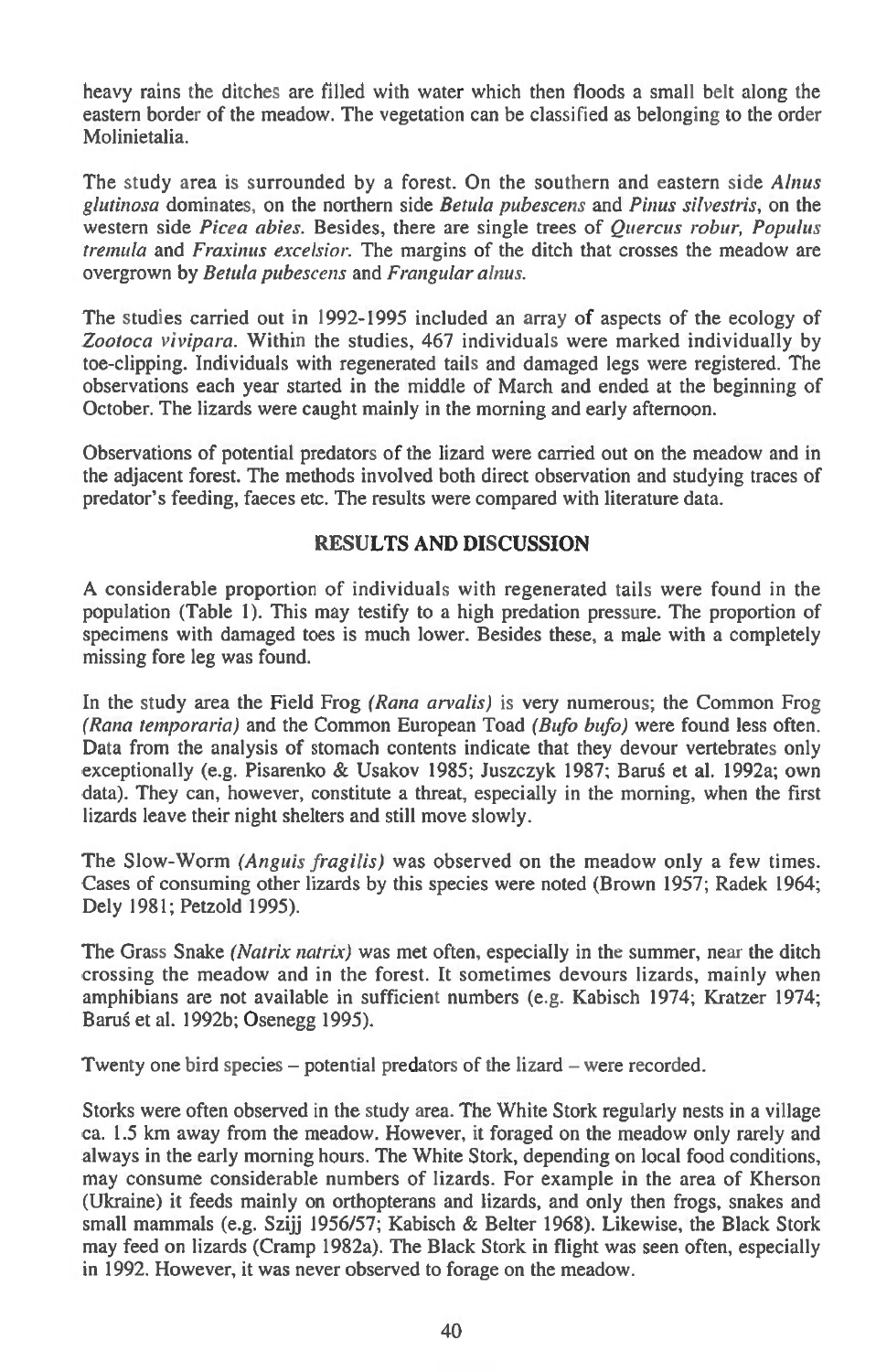**Among Accipitriformes, the Buzzard and the Goshawk regularly visited the meadow, while the Sparrowhawk was seen only once. The Sparrowhawk in Silesia is not an abundant species (Dyrcz et al. 1991). Though cases of killing lizards by that bird are known, it was never observed to eat them (Cramp 1982b). In the studies conducted in Poland by Kochan (1979) none of 69 examined alimentary tracts of the Goshawk contained a reptile. A considerable threat for the studied population could be constituted by the Buzzard which was often seen above the meadow. Though the food basis of this species is constituted by small mammals, reptiles, first of all Lacertidae, are under certain conditions an important supplement. Sometimes they can be consumed in considerable quantities. For example in Rugen (Germany) young Buzzard are to a large extent fed with birds and reptiles. Also in the case of easy availability of reptiles their proportion in the diet increases. For example in Italy and Spain these birds most often eat insects, then reptiles, and only then mammals. In France carrion, amphibians, reptiles and fish counted together constitute ca. 5-10% of consumed food (Glutz von Blotzheim et al. 1971; Garzon 1974; Cramp 1982b). In the studies carried out in Poland only one reptile was found in 104 examined alimentary tracts; it was** *Zootoca vivipara* **(Kochan 1979). With respect to mass, lizards constituted only 0.07 to 0.1% of consumed food**  (Czarnecki & Foksowicz 1954; Truszkowski 1976). Pomarnacki (1982), during a two**day observation of a low-situated nest, noted that the young were fed to a considerable degree with reptiles, as many as 3 lizards for each 4 mammals brought.** 

**The only falconiform species in the study was the Kestrel. With respect to abundance this is the second bird of prey in Silesia (Dyrcz et al. 1991). It visited the meadow regularly. Once an attack by the Kestrel on a lizard was observed. It was, however, unsuccessful, the lizard having managed to escape in tall grass. Lizards may constitute a few per cent of the food of the Kestrel. In studies in Hungary it was demonstrated that out of 94 stomachs analysed, besides remnants of 45 mammals and 9 birds, there were remnants of as many as 49 lizards** *(Lacerta agilis);* **in the Netherlands 900 stomachs examined contained 7.1% lizards** *(Lacerta agilis).* **In Germany the proportion was 5.2% (Glutz von Blotzheim et al. 1971). Among the amphibians and reptiles caught by the Kestrel, lizards of the genus** *Lacerta are* **a decidedly dominating group. In some conditions, e.g. in early spring, at the absence of small mammals, the number of consumed lizards may equal that of birds (Cramp 1982b). They can be also a supplementary food brought by parents for young in the nest (Piechocki 1952). Ortlieb (1963) observed that out of 41 vertebrates brought to the nest, 4 were lizards.** 

**In the Owl, food lizards are found very rarely, because of the activity falling in different hours of the day (Cramp 1985). Ca. 700 m away from the study area, once the Long-Eared Owl was observed, but the Tawny Owl is an inhabitant of the surrounding forest. In the studies on the food of these owl species, carried out in Poland, no reptile remains were found (Kochan 1979). In Germany during 6 years of studies only 1 specimen of**  *Lacerta agilis* **was found in the food of the Tawny Owl (Wendland 1963).** 

**Among the observed galliform birds, only the Pheasant** *(Phasianus colchicus)* **sometimes eats small vertebrates, including lizards. It was noted that it consumed** *Lacerta agilis* **and**  *Eremias arguta* (Cramp 1982a). The pheasant is often met in the Odra River valley in the **vicinity of Wroclaw.** 

**Placing the Black-Headed Gull on the list of potential lizard predators may seem surprising. There are, however, reports from the former USSR, on the sporadic consumption of reptiles (including lizards) by that species (cf. Cramp 1984). In the region of studies, passing gulls of this species were rarely seen, only in the early spring,**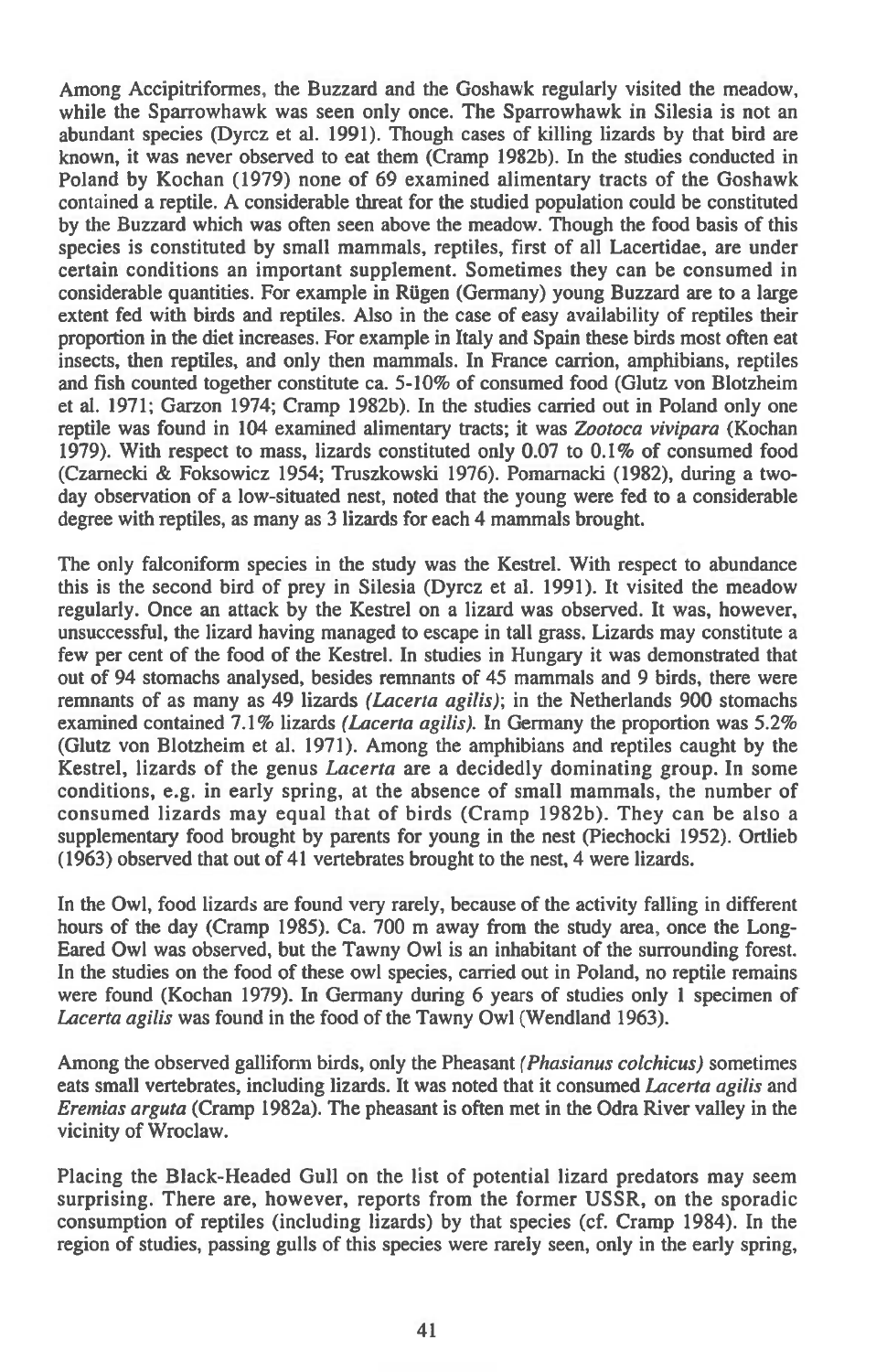when they forage especially actively on refuse heaps and fields. The Black-Headed Gull never stopped on the meadow; the species never takes prey in places with tall grassy vegetation.

Among Passeriformes the only numerous species in the adjacent forest are the Blackbird and Mavis. Both species only exceptionally consume lizards. There exists an exact description of an attack of the Mavis on *Zootoca vivipara,* concluded with consumption of the lizard's rejected tail (Chater 1965; Cramp 1988).

The Robin was regularly seen in the study area. Sporadically, it can consume lizards. After killing the reptile, the bird picks small bits and eats them (Cramp 1988; Heath 1988). Representatives of the family Laniidae — the Red-Backed Shrike and the Great Grey Shrike — were only rarely seen in the study area. In south-western Finland 47.5% of the Great Grey Shrike's food during the reproductive period consists of vertebrates, 26.7% of these being *Zootoca vivipara* (Gronlund et al. 1970; Cramp 1993). Among the Corvidae, the Jay, Raven, Hooded Crow and Magpie visited the meadow the most often. The Jay, actively hunting lizards, was observed in the study area. The birds looked for lizards in the region of the ditch that crosses the meadow from low branches of the birches on its margins. During the summer heat the lizards were especially numerous there. However, the attempts at catching lizards were mostly unsuccessful. The birds that succeeded escaped with their prey to the upper parts of trees. On the day when these observations were made, the birds repeatedly returned to that place. In the corvid food lizards are usually found in small quantities (Cramp 1994). In studies on the Raven in Turkmenistan, among the remnants of 66 vertebrates, 7 lizards: 1 Agama and 6 unidentified, were found (Dementev et al. 1953). In the Magpie food lizards may constitute several per cent (Eigelis 1964) of the diet.

Of mammals, the European hedgehog and shrews sometimes catch lizards (e.g. Serafinski 1956; Reeve 1994; Osenegg 1995).

The study area is penetrated by the Red Fox. Lizards are rarely found in the food of this species, and mainly in the population inhabiting southern Europe. The proportion of this food is low, reaching 0.4%, though locally it may be higher which to a large degree depends on lizard availability (Rzebik-Kowalska 1972; Goszczytiski 1974; Ciampalini & Lovari 1985; Goszczyfiski 1986; Doncaster et al. 1990; Serafini & Lovari 1993).

The mustelids, though represented by several species, were observed only outside the meadow, from 300 m. (Weasel) to ca. 1 km (Stone Marten) away. No Badger tracks were found, but reliable information on its occurrence in the area was obtained. All the species mentioned consume lizards only occasionally, and in the studies on their stomach contents in Poland usually no lizards remains are found (Lockie 1961; Fruzihski 1964; Goszczyfiski 1976; Ciampalini & Lovari 1985; Goszczyfiski 1986; Serafini & Lovari 1993, Sumiński & Goszczyński 1993). The proportion of reptiles in their food is low also in southern Europe. In Spain it was demonstrated that out of 66 vertebrates consumed by the Stone Marten 6 were lizards (Delibes 1978). In the diet of 4 Polecat in the former USSR the proportion of lizards was as high as 17% (Rzebik--Kowalska 1972).

Placing the Wild Boar on the list of potential predators needs discussion. Traces of the presence of this species were found on the meadow each year. The animals left their rooting traces mainly in the early spring, when they were probably looking for plant shoots and wintering insect larvae. It cannot be excluded, however, that they could devour lizards that wintered not very deep, especially considering that the Wild Boar also eats lizards, when an opportunity arises (Haber 1964; Gunther & Volkl 1996).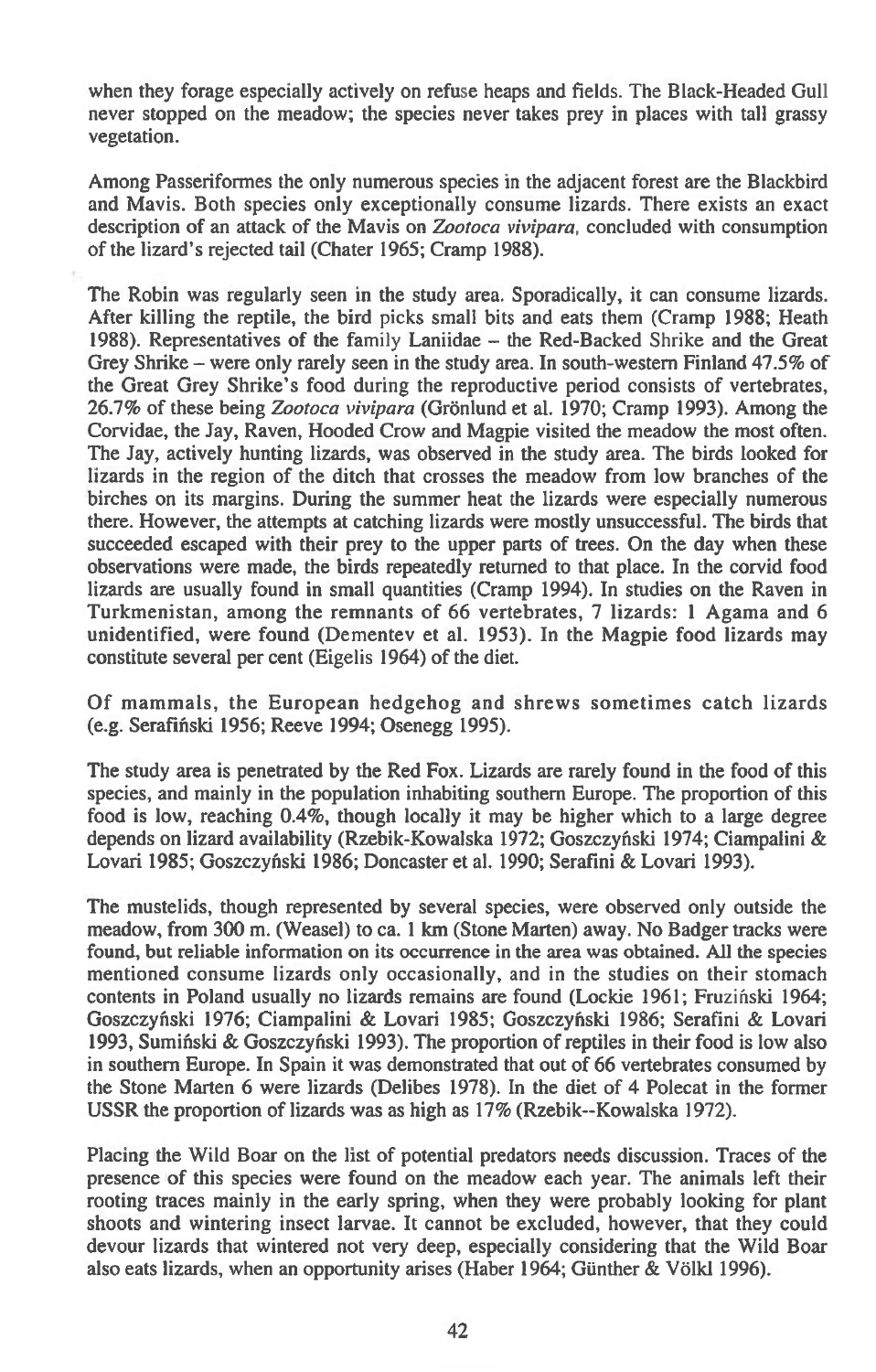Dogs were seen several times in the study area, and — more often — cats were observed. The latter especially may be persistent lizard hunters. The animals came most probably from the farms ca. 1 km away.

A full list of potential predators recorded from the studied meadow and within 1 km from it is presented in Table 2.

A considerable proportion of lizards with regenerated tails may testify to a high predation pressure. Similar results were obtained by Kornacker (1993) — 38.5% adult males and 51.9% adult females with regenerated tails.

The autotomy ability is probably the same in both sexes, though in males the tails are longer than in females. The length of the autonomous part remains similar in both sexes (Barbarillo et al.. 1995).

A higher number of females with regenerated tails may result from the fact that they are more vulnerable during pregnancy. This is especially important in viviparous species, in which all the embryonic development takes place in the female's body. This affects the female's behaviour, and thus the ability to successfully avoid danger created by predators (Bauwens & Thoen 1981; Damme et al. 1989).

Besides, some authors suggest that the higher proportion of individuals with regenerated tails in a population should not be associated with a higher predation pressure, but with a higher agility and efficiency of escape on the part of the lizards, or with a low efficiency on the part of predators. Where the predators are more efficient, all the attacked lizards should be killed and theoretically there should be no individuals with regenerated tails (Jaksić & Nunez 1979; Schoener 1979; Jaksić & Fuentez 1980; Jaksić & Greene 1984).

Damage to young is decidedly less frequent. This is probably because they are more often consumed whole than the adults. The mortality of the young in their first year may reach 90% (Avery 1975). Certainly, such a high mortality results not only from predation, but also from a lower survival of the young during their first winter, which is associated with the impossibility of accumulating adequate energy reserves (Avery 1970; Avery et al. 1974; Bauwens 1981). Adult lizards tolerate the winter decrease in temperature very well and their survival during hibernation is considerable (Bauwens 1981; Grenot 1994). The number of individuals with damaged toes should be regarded as low. Middelburg and Strijbosch (1988) report that out of 934 specimens of *Zootoca vivipara* collected during 4 years, as many as 8% had damaged toes.

| categories    | % specimens with<br>regenerated tails | $%$ specimens with<br>damaged toes |
|---------------|---------------------------------------|------------------------------------|
| adult males   | 40.5                                  | 2.5                                |
| adult females | 52                                    | 3.4                                |
| overwinters   | 15.3                                  | 0.8                                |
| young         | 5.1                                   |                                    |

**Table 1:** Proportion of individuals with regenerated tails and damaged toes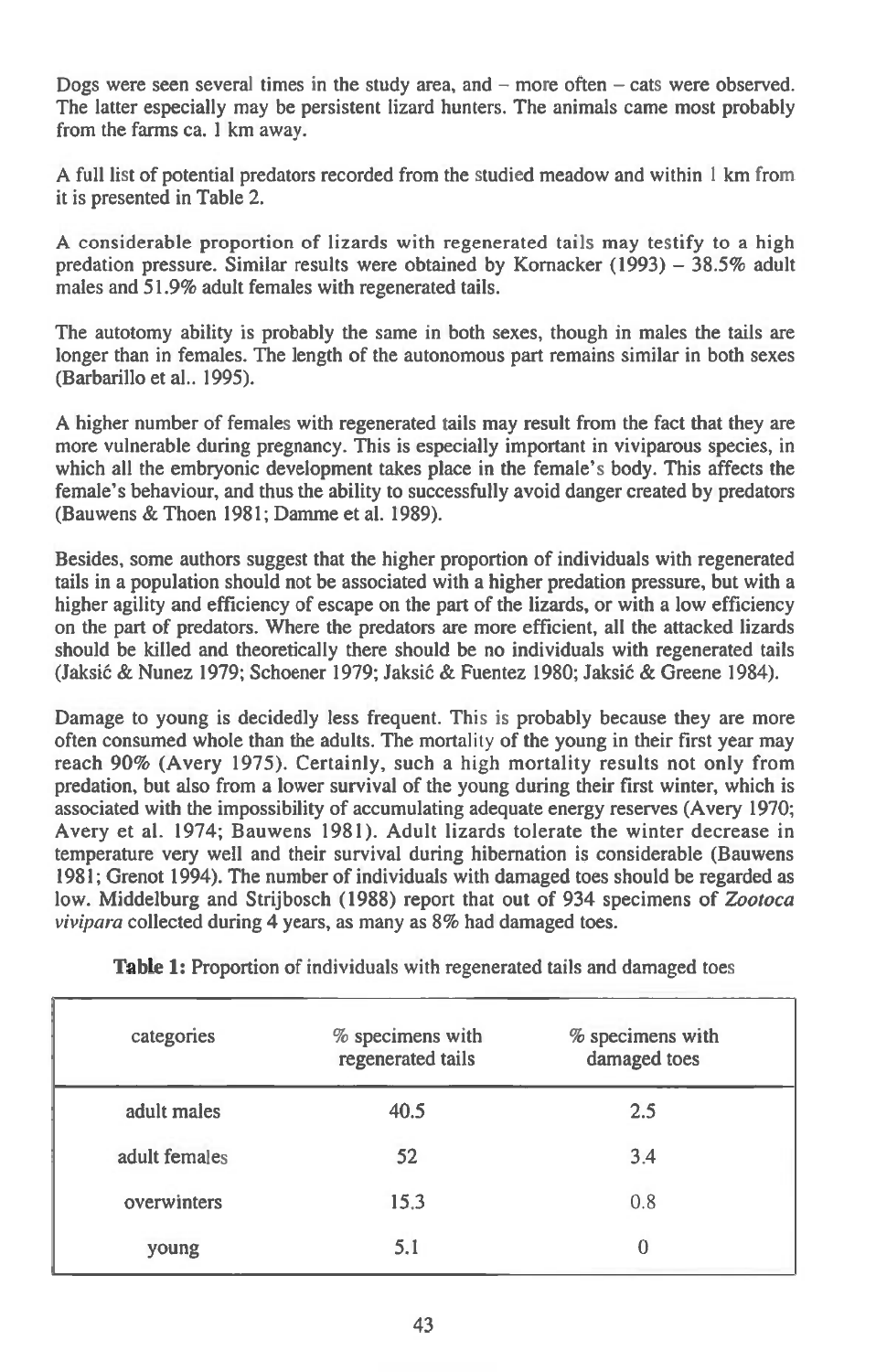### **Table 2:** Vertebrates — potential predators of *Zootoca (Lacerta) vivipara*  — recorded from the study area and its immediate **vicinity. ++ —** regularly observed, + — sporadically observed

| <b>SPECIES</b>       |                            | <b>OCCURRENCE</b> |
|----------------------|----------------------------|-------------------|
| <b>AMPHIBIA</b>      |                            |                   |
| common European toad | <b>Bufo bufo</b>           | $++$              |
| common frog          | Rana temporaria            | $+ +$             |
| field frog           | Rana arvalis               | $+ +$             |
| <b>REPTILIA</b>      |                            |                   |
| slow-worm            | Anguis fragilis            | $+$               |
| grass snake          | Natrix natrix              | $++$              |
| <b>AVES</b>          |                            |                   |
| white stork          | Ciconia ciconia            | $+ +$             |
| black stork          | Ciconia nigra              | $+ +$             |
| goshawk              | Acipiter gentilis          | $++$              |
| sparrowhawk          | <b>Acipiter nisus</b>      | $+$               |
| buzzard              | <b>Buteo</b> buteo         | $++$              |
| kestrel              | <b>Falco tinnunculus</b>   | $+ +$             |
| tawny owl            | Sirix aluco                | $+ +$             |
| long-eared owl       | Asio otus                  | $+$               |
| pheasant             | <b>Phasianus colchicus</b> | $++$              |
| black-headed gull    | Larus ridibundus           | $+$               |
| blackbird            | Turdus merula              | $+$               |
| mavis                | Turdus philomelos          | $++$              |
| robin                | Erithacus rubecula         | $++$              |
| red-backed shrike    | Lanius collurio            | $+$               |
| great grey shrike    | Lanius excubitor           | $+$               |
| raven                | Corvus corax               | $^+$              |
| hooded crow          | Corvus corone              | $^{++}$           |
| jackdaw              | Corvus monedula            | $+$               |
| rook                 | Corvus frugileus           | $+$               |
| magpie               | Pica pica                  | $^{++}$           |
| jay                  | Garrulus glandarius        | $+ +$             |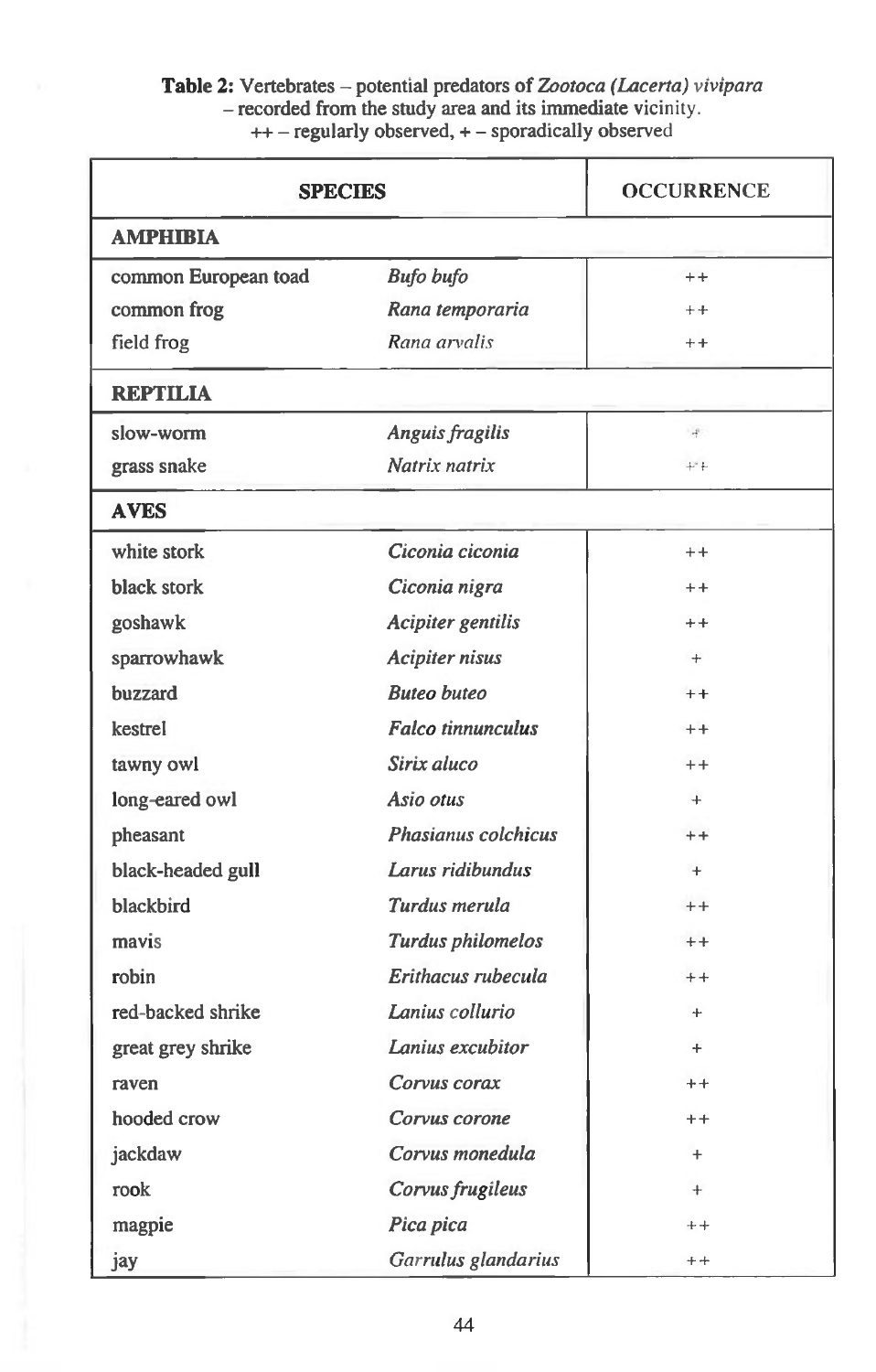| <b>MAMMALIA</b>   |                           |           |
|-------------------|---------------------------|-----------|
| European hedgehog | Erinaceus europaeus       | $^{++}$   |
| shrew             | Sorex sp.                 | $\ddot{}$ |
| red fox           | <b>Vulpes vulpes</b>      | $+ +$     |
| ermine            | Mustela erminea           | ÷         |
| weasel            | Mustela nivalis           | $\ddot{}$ |
| polecat           | Mustela putorius          | $\ddot{}$ |
| pine marten       | Martes martes             | $+$       |
| stone marten      | Martes foina              | $+$       |
| badger            | Meles meles               | $+$       |
| wild boar         | Sus serofa                | $++$      |
| cat               | Felis sylvestris f. catus | $+ +$     |
| dog               | Canis lupus f. familiaris | $\ddot{}$ |

#### **REFERENCES**

- **Avery, R.A. (1970). Utilization of caudal fat by hibernating Common Lizards** *Lacerta vivipara. Comp. Biochem. Physiol.* **37, 119-121.**
- **Avery, R.A. (1975). Age structure and longevity of common lizard** *(Lacerta vivipara)*  **populations.** *J. Zool.,* **London 176, 555-558.**
- **Avery, R.A., Shewry, D.R. & Stobart, A.K. (1974). A comparison of lipids from the fat body and tail of the Common Lizard,** *Lacerta vivipara. Brit. J. Herpetol.* **5, 410-412.**
- **Barbadillo, L.J., Bauwens, D., Barahona, F. & Sanchez-Herraiz, M.J. (1995). Sexual differences in caudal morphology and its relation to tail autotomy in lacertid lizards.**  *J. Zool.* **236, 83-93.**
- **Bard, V. & Oliva, 0. (1992a).** *Obojtivelnici-Amphibia.* **Fauna CSFR, vol. 25. Praha: Academia.**
- **Barug, V. & Oliva, 0. (1992b).** *Plazi-Reptilia.* **Fauna CSFR, vol. 26. Praha: Academia.**
- **Bauer, A.M. (1990). Gekkonid lizards as prey of invertebrates and predators of vertebrates.** *Herpetological Review* **21, 83-87.**
- **Bauwens, D. (1981). Survivorship during hibernation in the european common lizard**  *Lacerta vivipara. COPEIA* **3, 741-744.**
- **Bauwens, D. & Thoen, Ch. (1981). Escape tactics and vulnerability** to **predation associated with reproduction in the** lizard *Lacerta vivipara. Journal of Animal Ecology* **50, 733-743.**
- **Blondheim, S. & Werner, Y.L. (1989). Lizard predation by the widow spiders**  *Latrodectus pallidus* **and** *L. revivensis (Theridiidae). British Herpetological Society Bulletin* **30, 26-27.**
- **Brown, F.C. (1957). Notes on Slow-worm.** *Brit. J. Herpetol.* **2, 95.**
- **Castanet, J. (1994). Age Estimation and Longevity in Reptiles.** *Gerontology* **40, 174-192. Chater, A.O. (1965). Song Thrush taking lizard.** *British Birds* **58, 501.**
- **Ciampalini, B. & Lovari, S. (1985). Food habits and trophic niche overlap of the Badger**  *(Meles meles* **L.) and the Red Fox** *(Vulpes vulpes* **L.) in a Mediterranean coastal area. 1** *Saugetierk* **50, 226-234.**
- **Cramp S. (1982a).** *Handbook of the Birds of Europe the Middle East and North Africa. The Birds of the Western Palearctic,* **Volume I:** *Ostrich to Ducks.* **Oxford: Oxford Univ. Press.**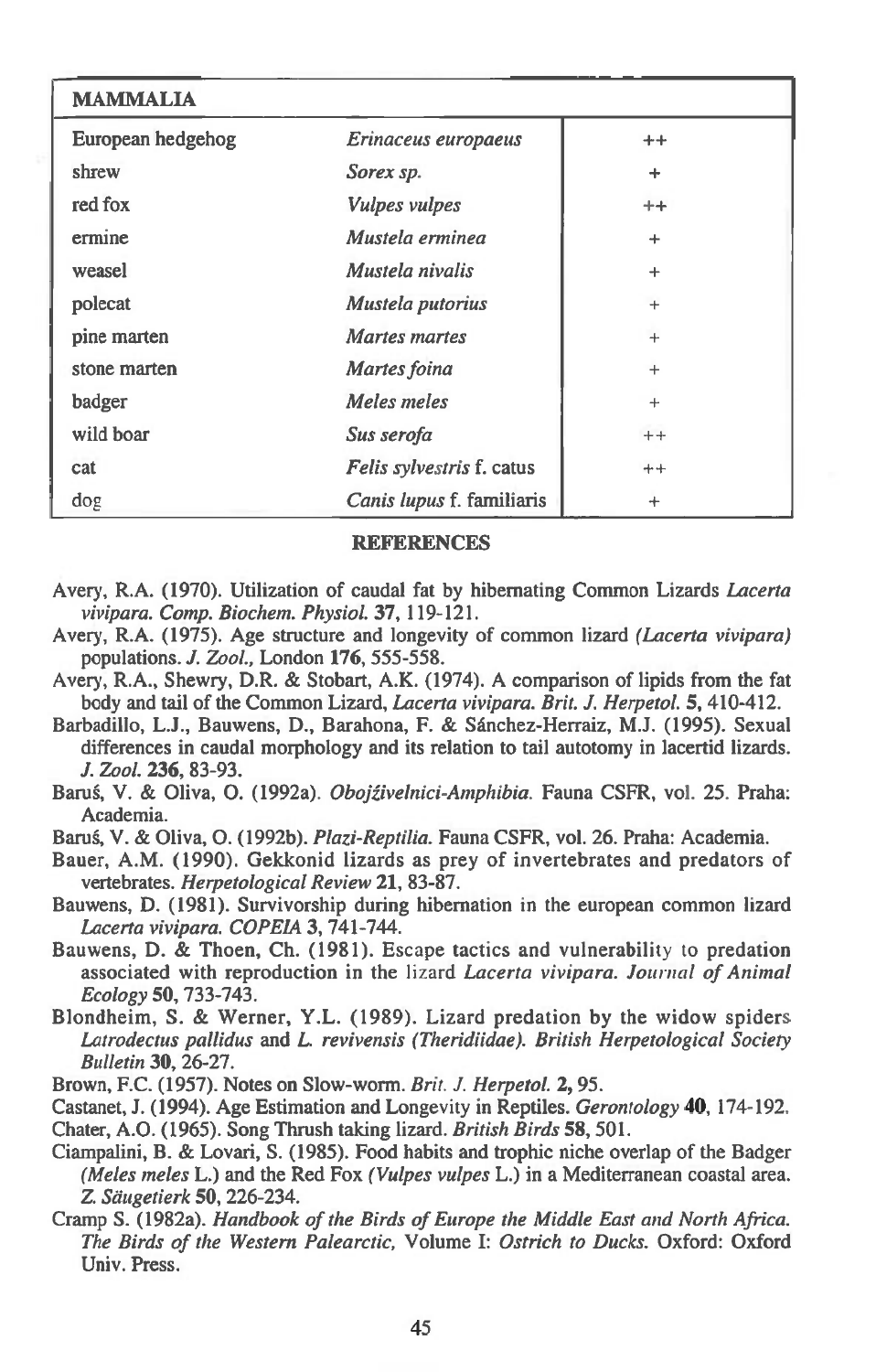- Cramp, S. (1982b). *Handbook of the Birds of Europe the Middle East and North AFrica. The Birds of the Western Palearctic,* Volume II; *Hawks to Bustards.* Oxford: Oxford Univ. Press.
- Cramp, S. (1984). *Handbook of the Birds of Europe the Middle East and North Africa. The Birds of the Western Palearctic,* Volume **III:** *Waders to Gulls.* Oxford: Oxford Univ. Press.
- Cramp, S. (1985). *Handbook of the Birds of Europe the Middle East and North Africa. The Birds of the Western Palearctic,* Volume IV: *Terns to Woodpeckers.* Oxford: Oxford Univ. Press.
- Cramp, S. (1988). *Handbook of the Birds of Europe the Middle East and North Africa. The Birds of the Western Palearctic,* Volume V: *Tyrant Flycatchers to Thrushes.*  Oxford: Oxford Univ. Press.
- Cramp, S. (1993). *Handbook of thee Birds of Europe the Middle East and North Africa. The Birds of the Western Palearctic,* Volume VII: *Flycatchers to Shrikes.* Oxford: Oxford Univ. Press.
- Cramp, S. (1994). *Handbook of the Birds of Europe the Middle East and North Africa. The Birds of the Western Palearctic,* volume VIII *Crows to Finches.* Oxford: Oxford Univ. Press.
- Czarnecki, Z. & Foksowicz, T. (1954). Observations on the composition of the food of Buzzard. *Ekologia Polska* **2,** 477-484.
- Damme, R., Bauwens, D. & Verheyen R.F. (1989). Effect of Relative Clutch Mass on Sprint Speed in the Lizard *Lacerta vivipara. Journal of Herpetology,* **23,** 459-461.
- Delibes, M. (1978). Feeding habits of the stone marten, *Martes foina* Erxleben, 1777 in northern Burgos, Spain. Z *Stiugetierk.* **43,** 282-288.
- Dely, **0.** (1981). *Anguis fragilis* Linnaeus 1758 Blindschleiche. In *Handbuch der Reptilien und Amphibien Europas, Echsen* I, 241-258. Bohme W. (Eds). Wiesbaden: Aula.
- Dementev, G.P., Karta§ev, N.N. & Soldatova, A.N. (1953). Die Ernahrung und praktische Bedeutung einiger Raubvögel in Süd-West-Turkmenien.
- Doncaster, C.P., Dickman, C.R. & Macdonald, D.W. (1990). Feeding ecology of red foxes *(Vulpes vulpes)* in the city of Oxford, England. *J. Mammal.* **71,** 188-194,
- Dyrez, A., Grabinski, W., Stawarczyk, T. & Witkowski J. (1991). *Ptaki Slaska.*  Wroclaw: Uniwersytet Wroclawski.
- Eigelis, J.K. (1964). Feeding habits and economic importance of the *magpie (Pica pica*  L.) in deciduous and pine stands of the steppe and forest-steppe of the european part of USSR. *Zool.* Z. *(Zoologiczeskij Zurnal)* **43,** 1517-1529.
- Fruzinski, B. (1964). Szkic monograficzny lownych gatunk6w z rodziny lasicowatych (Mustelidae). Czesc II, rodzaje: lasica *(Mustela)* i wydra (Lutra). Zachodini Poradnik Lowiecki **5,** 17-26.
- Garzon Heydt, J. (1974). Contribution al Estudio del Status, Alimentacion y Proteccion de la Falconiformes en Espana Central. *Ardeola* **19,** 279-330.
- Glandt, D. (1988). Populationsdynamik und Reproduktion experimentell angesiedelter Zauneidechsen *(Lacerta agilis)* und Waldeiechsen *(Lacerta vivipara).* In: Biologie und Schutz der Zauneidechse *(Lacerta agilis),* 167-177. Glandt, D. & Bischoff, W. (Eds.). Bonn: *Mertensiella* 1.
- Glutz von Blotzheim, U.N. (1971). *Handbuch der Vogel Mitteleuropas* 4. Frankfurt a. Main: Frankfurt Akad. Verlagsges.
- Goszczyliski, J. (1974). Studies on the food of foxes. *Acta theriol.* **19,** 1-18.
- Goszczyński, J. (1976). Composition of the food of martens. *Acta theriol.* 21, 527-534.
- Goszczyfiski, J. (1986). Diet of foxes and martens in Central Poland. *Acta theriol.* **31.**
- Gramentz, D. (1995). Zur Mobilitat und Antipradationstrategie von *Lacerta agilis*  LINNAEUS, 1758 *(Reptilia: Squamata: Lacertidae). Zool. Abh. Mus. Tierkd.*  Dresden **48/16,** 279-292.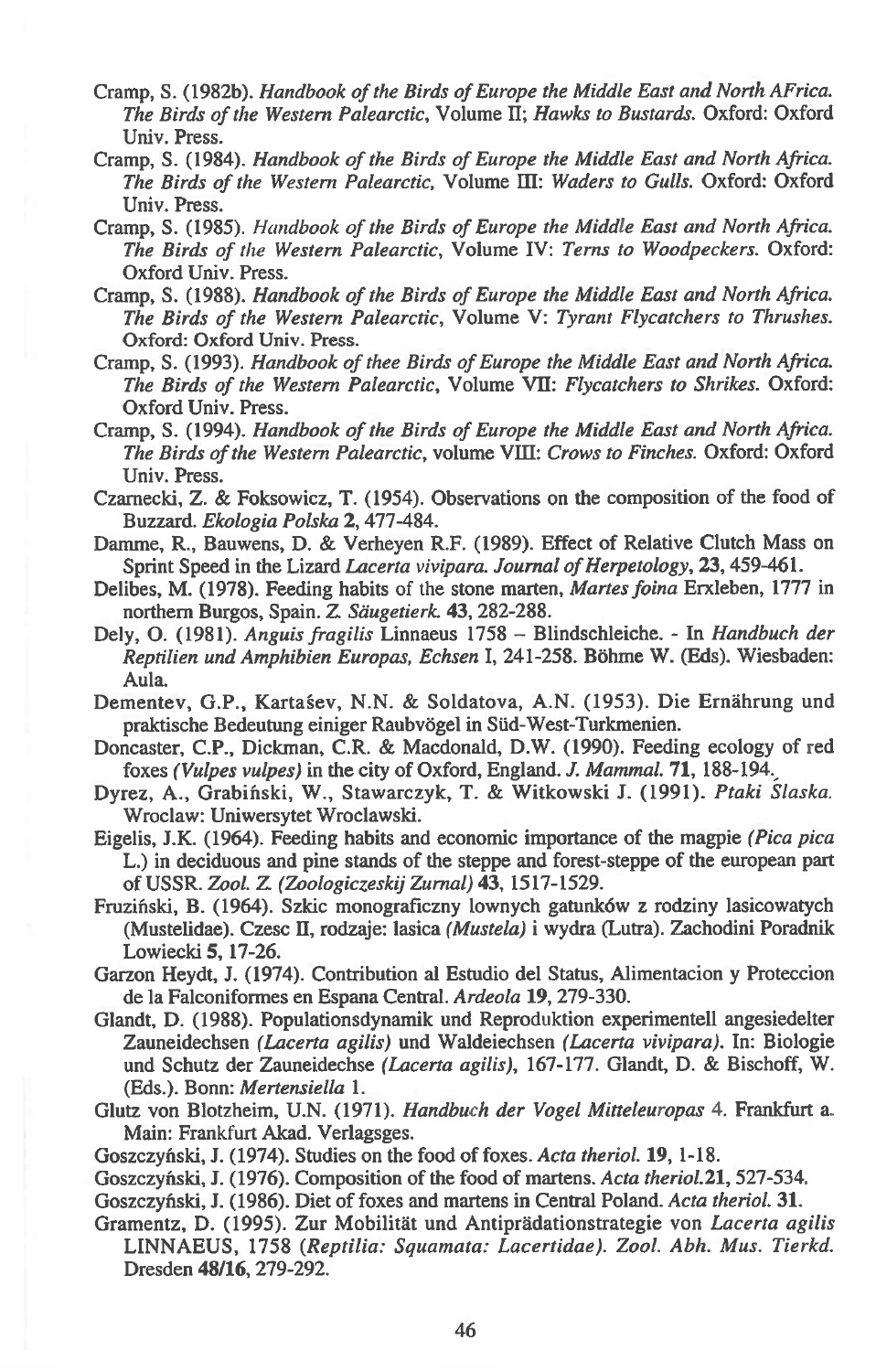- Grenot, C. (1994). The natural supercooling of the european lizard, *Lacerta vivipara.*  V Symposium on Cold Hardiness in Animals and Plants - Arnhem, The Netherlands 1993. *Cryo -Letters* **15,** 12-13.
- Grönlund, S.J., Itämies, J. & Mikkola, H. (1970). On the food and feeding habits of the great grey shrike *Lanius excubitor* in Finland. *Ornis fennica* **47,** 167-171.
- Gunther R., Volkl W. (1996). Waldeidechse Lacerta vivipara. In *Die Amphibien und Reptilien Deutschlands,* 588-600. Gunther, R. (Eds). Jena: Gustav Fischer Verlag.
- Haber, A. (1969). *Dzik.* Warszawa: PWRiL.
- Heath, P.J. (1988). Robin attacking common lizard. *British Birds* **81,** 238.
- Heulin, B. (1985). Densité et organisation spatiale des populations du lézard vivipare *Lacerta vivipara* (Jacquin 1787) dans les landes de la region de Paimpont. Bull. *Ecol.*  **16,** 177-186.
- Jaksić, F., M. & Fuentes, E.R. (1980). Correlates of tail losses in twelve species of *Liolaemus* lizards. *J. Herp.* **14,** 137-141.
- Jaksić, F., M. & Greene H.W. (1984). Empirical evidence of non-correlation between tail loss frequency and predation intensity in lizards. *Oikos* **42,** 407-411.
- Jaksić, F., M. & Nunez H. (1979). Escaping behaviour and morphological correlates in two *Liolaemus* species of Central Chile *(Lacertilia: Iguanidae). Oecologia* (Berlin) **42,** 119-122.
- Jehle, R., Franz, A., Kapfer, M., Schramm, H. & Tunner H.G. (1996). Lizards as prey of arthropods: Praying Mantis *Mantis religiosa* (LINNAEUS, 1758) feeds on juvenile Sand Lizard *Lacerta agilis* LINNAEUS, 1758. *Herpetozoa* **9,** 157-159.
- Juszczyk, W. (1987). *Plazy i gady krajowe.* cześć II *Amphibia.* Warszawa: PWN.
- Kabisch, K. (1974). *Die Ringelnatter, Natrix natrix* (L.). Wittenberg-Lutherstadt: Ziemsen.
- Kabisch, K. & Belter, H. (1968). Verzehen von Amphibien un Reptilien durch Vogel. *Zool. Abh. Mus. Tier, Dresden* **29,** 191-226.
- Kochan, W. (1979). Materialy do skladu pokarmu ptaków drapieznych i sów. *Acta zool. Cracov.* **23,** 213-146.
- Koenig, A. (1890). Ornithologische Forschungsergebnisse einer Reise nach Madeira und den cancarischen Inseln. *Journal fir Ornithologie* **191-192(38),** 257-488.
- Kornacker, P.M. (1993). Populationsökologische Untersuchungen an einer Bahndamm-Population von *Lacerta vivivpara* im Rheinland. *Salamandra* **29,** 97-118.
- Kratzer, H. (1974). Beobachtungen fiber den Nahrungserwerb bei der Milos-Ringelnatter *(Natrix natrix schweizeri). Salamandra* **10,** 49-54.
- Lockie, J.D. (1961). The food of the pine marten *Martes mantes* in West Ross-shire, Scotland. *Proc.Zool.Soc.Lond.* **136,** 187-195.
- McCormick, S. & Polis, G.A. (1982). Arthropods that prey on vertebrates, *Biol.Rev.* **57,**  29-58.
- Middelburg, J.J.M. & Strijbosch, H. (1988). The reliability of the toe-clipping method with the common lizard *(Lacerta vivipara). Herpetological Journal 1,* 291-293.
- Ortlieb, R. (1963). Uber die Brutbiologie des Turmfalken. *Die Falke* **10,** 39-42.
- Osenegg, K. (1995). Untersuchungen zum Spektrum der FreSfeinde der Waldeidechse, *Lacerta vivipara* im Siidwesten Frankreichs. *Die Eidechse* **6/14,** 6-16.
- Petzold, H.-G. (1995). *Blindschleiche und Scheltopusik. Die Familie Anguidae.* Westarp Wissenschaften, Magdeburg.
- Piechocki, R. (1952). Beobachtungen zur Brutbiologie des Turmfalken *(Falco tinnunculus* L.). *Orn. Mitt.* **4,** 25-33.
- Pilorge, T. & Castanet, J. (1981). Détermination de l'âge dans une population naturelle du lezard vivipare *(Lacerta vivipara,* Jacquin 1758). *Acta Oecol. Gen.* **2,** 3-16.
- Pisarenko, S.S. & U§akov, V.A. (1985). Rasprostranennost i formy kanibalizma u bezchvostnych. *Voprosy gerpetologii,* Leningrad **6,** 165-166.